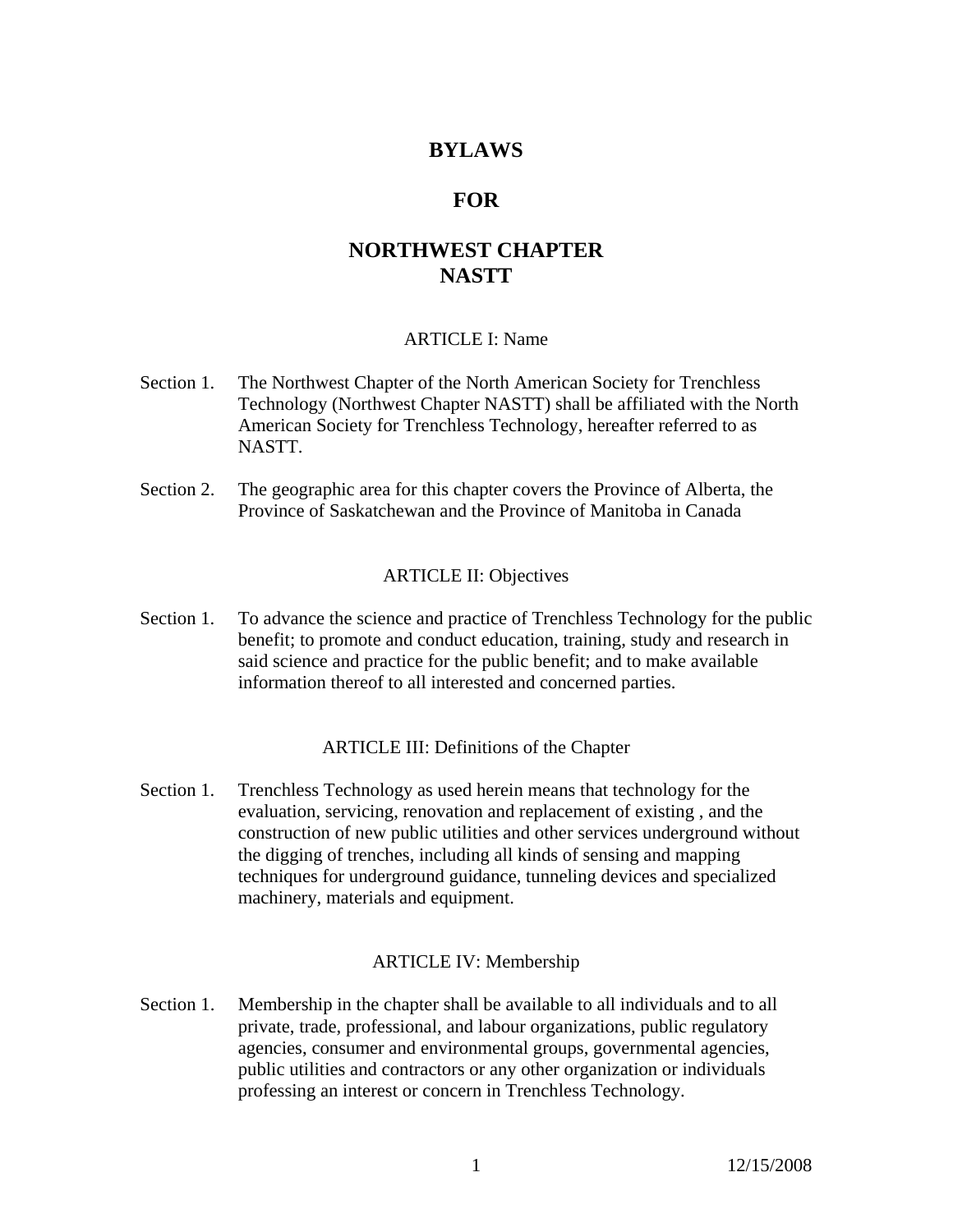- Section 2. Membership in the chapter shall be in four (4) classes as follows:
	- 2.1 Sustaining. An organizational membership providing additional support for, or participation in, the chapter. Sustaining organizations may designate up to two individuals to represent their organization. Additional individuals may be designated by meeting NASTT requirements. Each sustaining member shall have one vote to be cast by the designated prime representative.
	- 2.2 Governmental/Educational Institutions. Federal, provincial or local government agencies and educational institutions that have interests in the technology. Such agencies and institutions will be granted the same benefits as sustaining members and will be allowed to name one voting and one nonvoting representative to the chapter.
	- 2.3 Individual. An individual membership available to all individual persons interested in the technology or concerned with the environment. Each individual member shall have one vote.
	- 2.4 Student. An individual who is (1) a full-time student currently enrolled in a program of an accredited educational institution, or (2) enrolled in a recognized apprentice program. The curriculum or apprenticeship must have a reasonable relationship to the technology. The student membership is non-voting and may not hold office in the chapter.
	- 2.5 Any member in the above categories, except student, may vote in all Chapter meetings. Such voting shall be by ballot, unless the meeting by resolution otherwise decides.
	- 2.6 Any member wishing to withdraw from membership may do so upon a notice in writing to the Board through its Secretary. Any member upon majority vote of all members of the chapter in good standing may be expelled from membership for any cause which the Chapter may deem reasonable.
- Section 3. Application for membership may be made through NASTT. Upon payment of dues, the organization or individual will be considered accepted as an active member. Chapter applications and dues payments are to be forwarded to NASTT within five (5) days after receipt.
- Section 4. Non-members shall be allowed to attend only two (2) meetings.
- Section 5. NASTT members from outside the geographical area may join this chapter by requesting NASTT Headquarters forward dues in the amount of 15% of the society membership dues.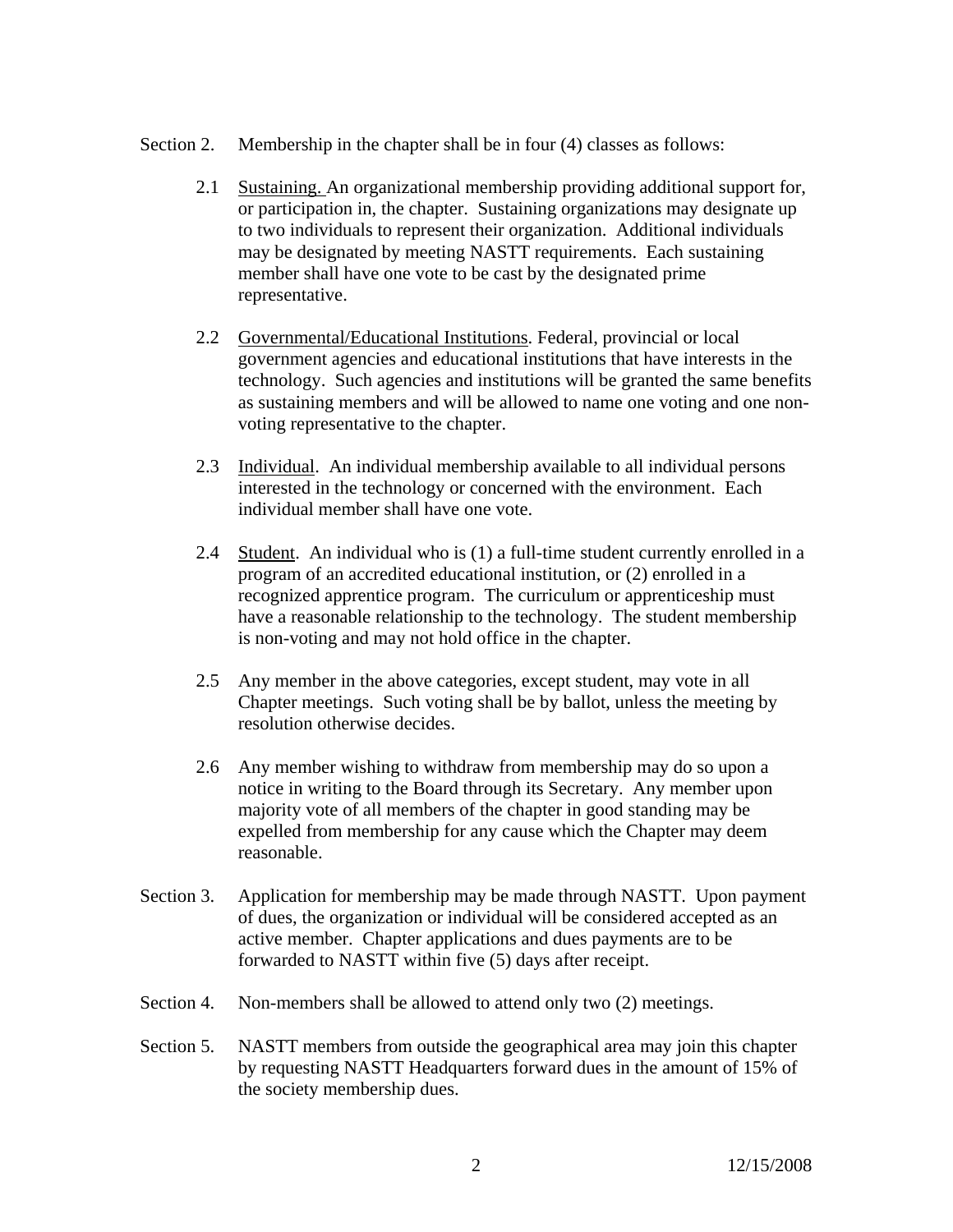- Section 6. Members may voluntarily withdraw from the chapter by submitting a written notification to the Northwest Chapter NASTT.
- Section 7. Membership will be automatically withdrawn upon non-payment of membership dues.
- Section 8. Members have the right to attend Chapter meetings and may vote on all issues as per their membership class.
- Section 9. Members are responsible for conducting themselves in accordance with the bylaws and objectives of the Chapter.

# ARTICLE V: Membership Dues

Section 1. NASTT dues are established by the NASTT Board of Directors and approved by the NASTT general membership. Supplemental chapter dues, if required, shall be established by the chapter membership.

# ARTICLE VI: Meetings

- Section 1. A minimum of one (1) meeting shall be held annually at a time and place designated by the chapter board.
- Section 2. Special meetings of the Chapter may be called in addition to the annual meeting if warranted by ongoing events.
- Section 3. Notice of the time and place of all meetings shall be distributed by e-mail or other suitable means to each member not less than thirty (30) days prior to the date of such meeting. A copy of such notice shall also be sent to NASTT Headquarters or an annual listing of dates and locations of chapter meetings may be sent.
- Section 4. An annual meeting of the members shall be held not less than ten (10) days prior to the end of the NASTT fiscal year for the purpose of electing directors and officers and for the transaction of such business as may come before the meeting.
- Section 5. A quorum to conduct business at the annual meeting shall be 10 percent, but in no case less than five (5) of the voting chapter members. In the case of a special meeting, a quorum shall be not less than 4 voting Chapter members. The vote of the simple majority of votes entitled to be cast, during a meeting at which a quorum is present, shall be necessary for the adoption of any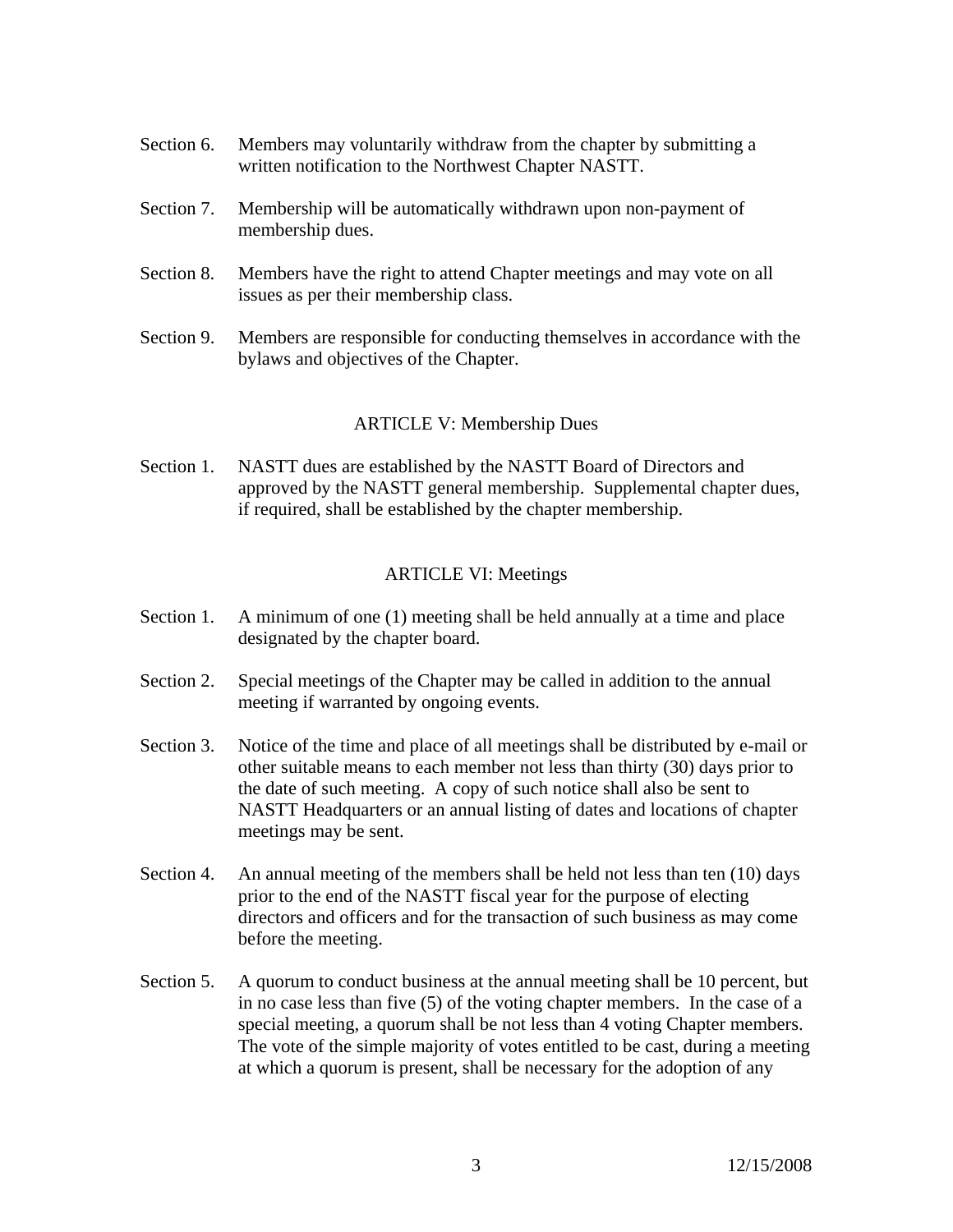matter. In case of a tie, the chapter chair shall cast his/her vote to break a tie.

- Section 6. Voting by mail or e-mail may be authorized by the chapter Executive Committee to meet emergency situations. Votes are to be returned within thirty (30) days to the chapter secretary for counting.
- Section 7 The Books and Records will be available for inspection by individual members at the annual meeting.

### ARTICLE VII: Board of Directors

- Section 1. The affairs of the chapter shall be managed by its Board of Directors.
- Section 2. The number of directors shall be not less than 3 (three) and not more than nine (9) as determined by the Board of Directors. The immediate past chair shall be ex officio member of the board.
- Section 3. Directors shall be individual members or the voting representative of a charter, sustaining or governmental/institutional member. In order to maintain the broad societal purpose of the chapter, the board should, to the extent feasible, have representation from each of the following seven (7) areas of activity: public utilities, professional engineers, contractors, regulatory agencies, manufacturers, suppliers and educators/researchers.
- Section 4: The Board of Directors shall meet at least annually in conjunction with the annual meeting of the chapter.
- Section 5. Special meetings of the Board of Directors may be called at the request of the chair or any three directors or officers.
- Section 6. Notice of Board meetings shall be delivered at least fourteen (14) days prior to the meeting date.
- Section 7. A majority of the Board of Directors shall constitute a quorum for transaction of business. If in the course of business, additional funds must be accessed through borrowing, a unanimous decision by all board members will be required.
- Section 8. Any vacancy of the Board of Directors shall be filled by the affirmative vote of a majority of the remaining directors for the unexpired portion of the term.
- Section 9. The term of office for all directors shall be two (2) years, coinciding with the Annual General Meeting of the chapter. In order to establish a staggered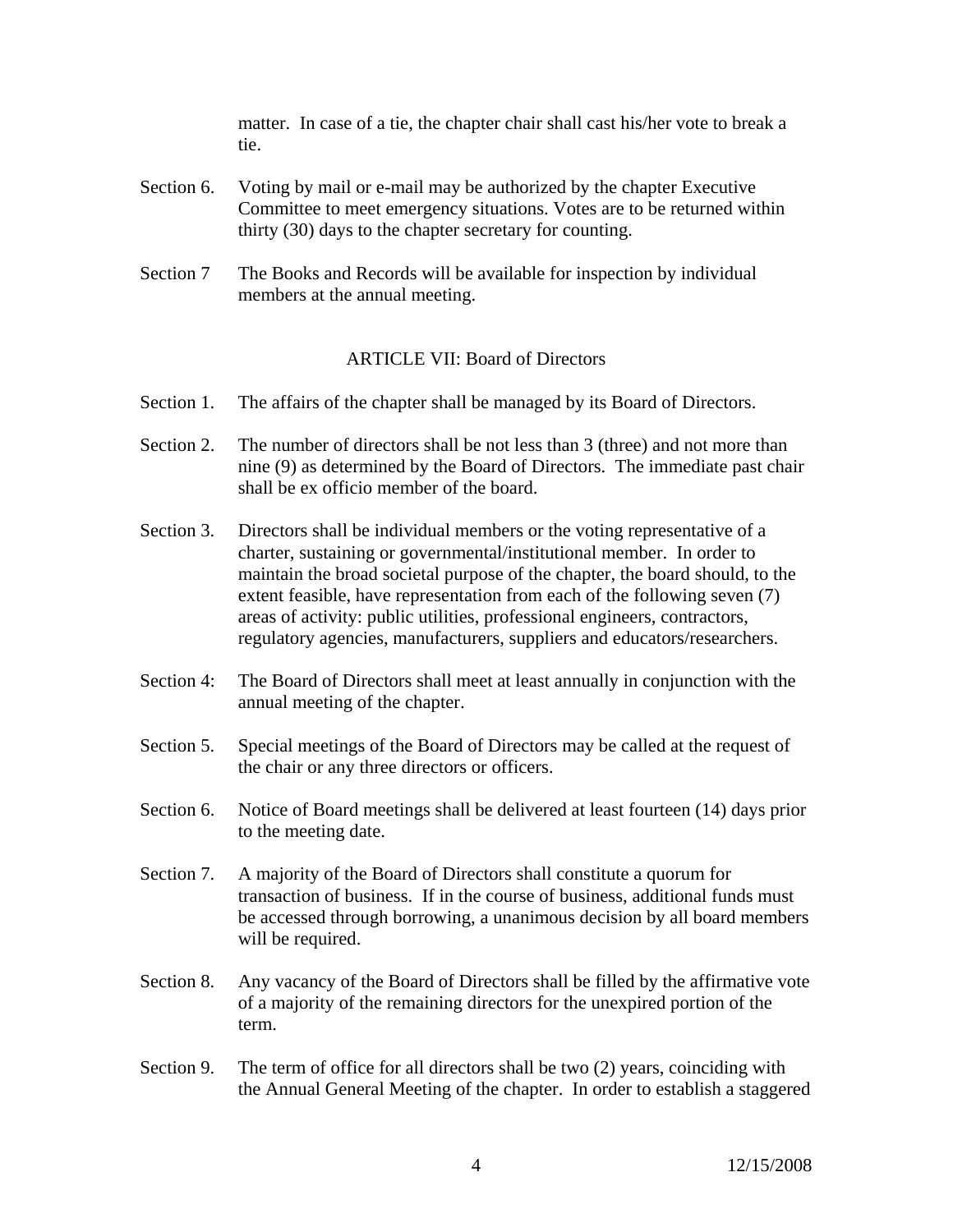rotation of board members, initially approximately half shall be elected for one (1) year and the remainder for two (2) years.

- Section 10. Any director or officer, upon a majority vote of all Chapter members in good standing, may be removed from office for any cause which the Chapter may deem reasonable.
- Section 11. Unless authorized at any meeting and after notice for same shall have been given, no officer or member of the Chapter shall receive any remuneration for his/her services.

# ARTICLE VIII: Chapter Officers

Section 1. The officers of each chapter shall be at least three (3) and not exceed six (6) and shall consist of:

> Chair Vice Chair **Secretary** Treasurer Past Chair

And shall be bonded by NASTT. The offices shall be filled by eligible members appointed by election in accordance with the regional bylaws at any regular meetings or by mail/e-mail ballot.

- Section 2. The term of office for all chapter officers shall be one year, coinciding with the Annual General meeting of the chapter. The Vice Chair shall succeed the Chair, and the Secretary shall succeed the Vice Chair.
- Section 3. Any chapter office which shall become vacant by reason of death, incapacity or resignation of the officer shall be filled by the alternative vote of a majority of the Board of Directors for the unexpired portion of the term.

### ARTICLE IX: Executive Committee

- Section 1. The officers of the chapter shall constitute the Executive Committee. The immediate past chair shall be an ex officio member of the Executive Committee.
- Section 2. The Executive Committee is empowered to act on behalf of the Board of Directors between meetings of the board.
- Section 3. Should a corporate seal become necessary, it would be under the custody of any member of the Executive Committee.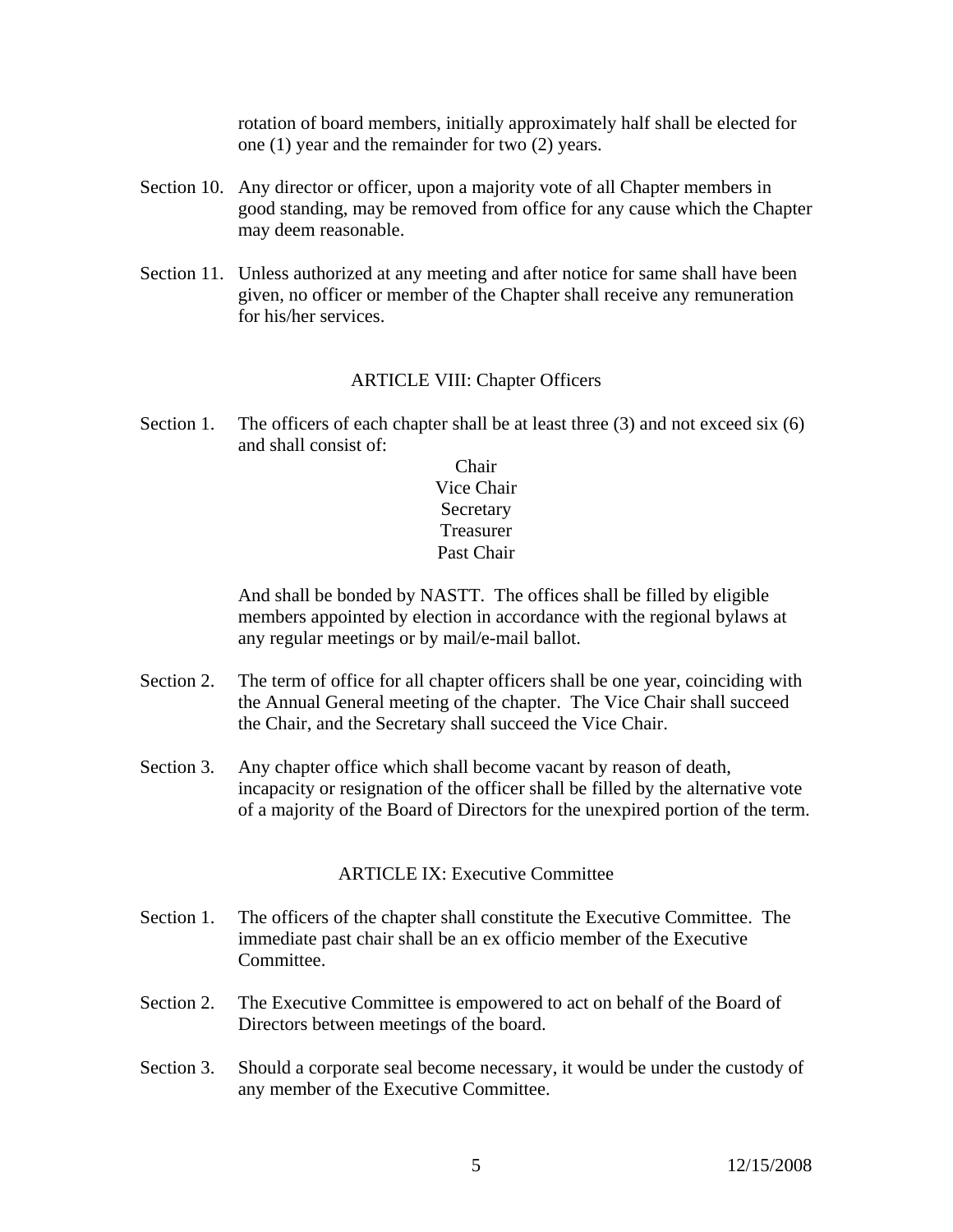### ARTICLE X: Duties of Officers

Section 1. Chair

- A. The chair shall be the chief executive officer of the chapter. He/she shall preside at all meetings of the chapter and its Board of Directors and Executive Committee.
- B. It shall be the chair's duty to exercise general supervision over the activities and welfare of the region and maintain liaison with the chapter Board of Directors.
- C. The chair is an ex officio member of all chapter committees (with the exception of the nominating committee) and is a voting member of the chapter Board of Directors.

#### Section 2. Vice Chair

- A. Shall perform such duties that may be assigned by the Chair or Board of Directors.
- B. Shall act in the event of a temporary disability or absence of the chair from the meetings.

#### Section 3. Secretary

- A. Shall record and maintain records of all chapter business.
- B. Shall prepare and keep minutes for all chapter meetings and Board of Directors meetings.
- C. Shall provide NASTT Headquarters and all attending chapter members with copies of minutes of chapter meetings within thirty (30) days of said meeting.
- D. Shall conduct voting by mail or e-mail in accordance with established rules.
- E. Shall participate in the annual audit of accounts.

Section 4. Treasurer

A. Shall be custodian of chapter funds.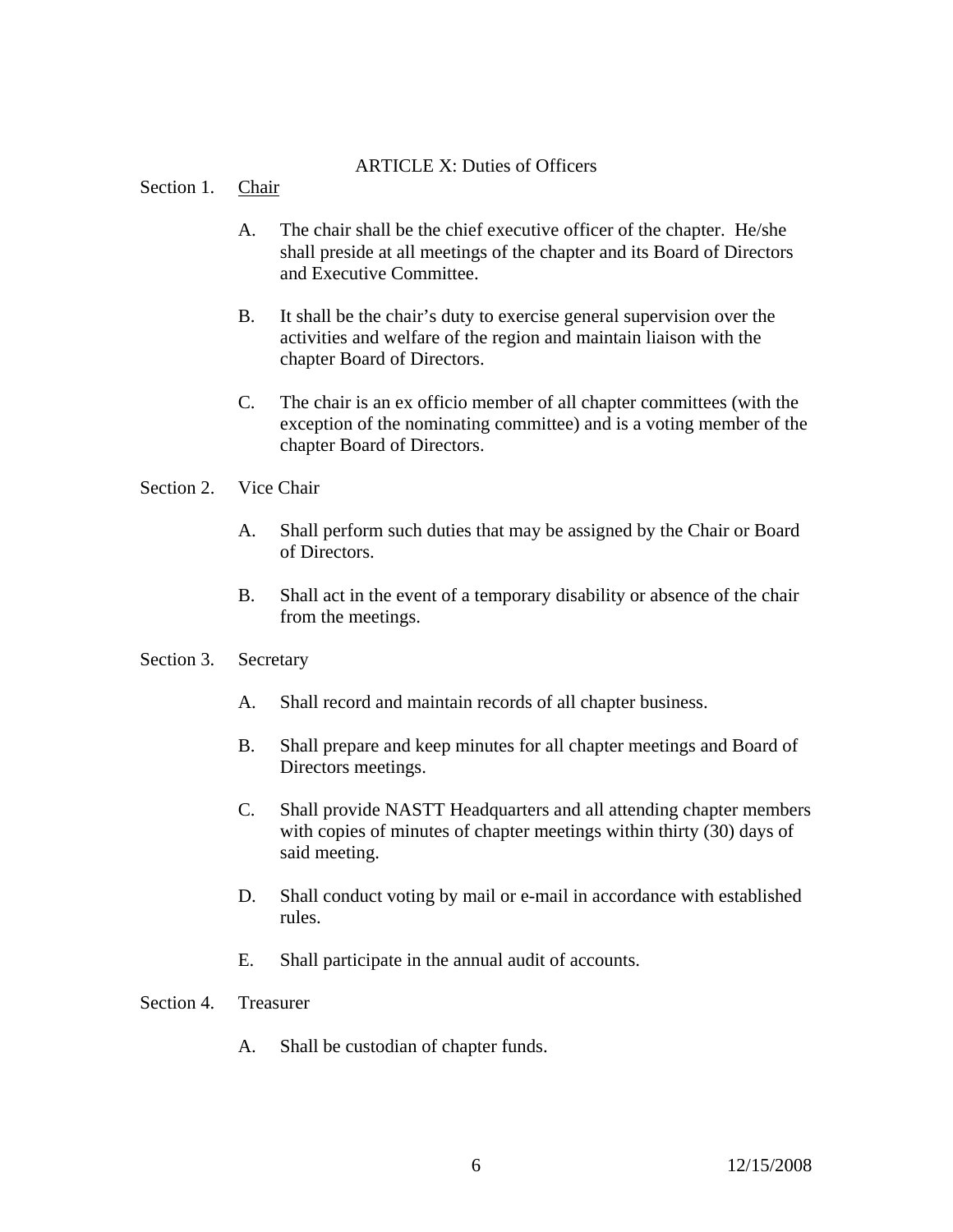- B. Shall approve and make all disbursements properly allocated to chapter business, with the disbursements being counter-signed by at least one other officer.
- C. Shall maintain chapter financial records and perform an annual audit of accounts for preparation of the year-end financial statement.
- D. Shall provide chapter members with a financial statement at each chapter meeting.
- E. Shall provide NASTT Headquarters with a year-end financial statement.
- F. Shall file for tax exempt status.
- G. Shall file required provincial and federal forms, if and as required.

### ARTICLE XI: Fiscal Year

Section 1. The fiscal year shall be the same as that of NASTT, the Calendar Year.

### ARTICLE XII: Chapter Committees

- Section 1. There shall be a budget committee, a nominating committee and such other committees as the Chapter Executive Committee shall from time to time establish.
- Section 2. The chapter Executive Committee shall designate the chair of each committee. Committee chairs shall appoint committee members, subject to approval of the chapter Executive Committee.

# ARTICLE XIII: Chapter Rules of Order

Section 1. The rules contained in Roberts Rules of Order, Current Revision shall apply to all meetings of each chapter.

### ARTICLE XIV: Amendments

Section 1. Amendment(s) to the bylaws must be by special resolution.